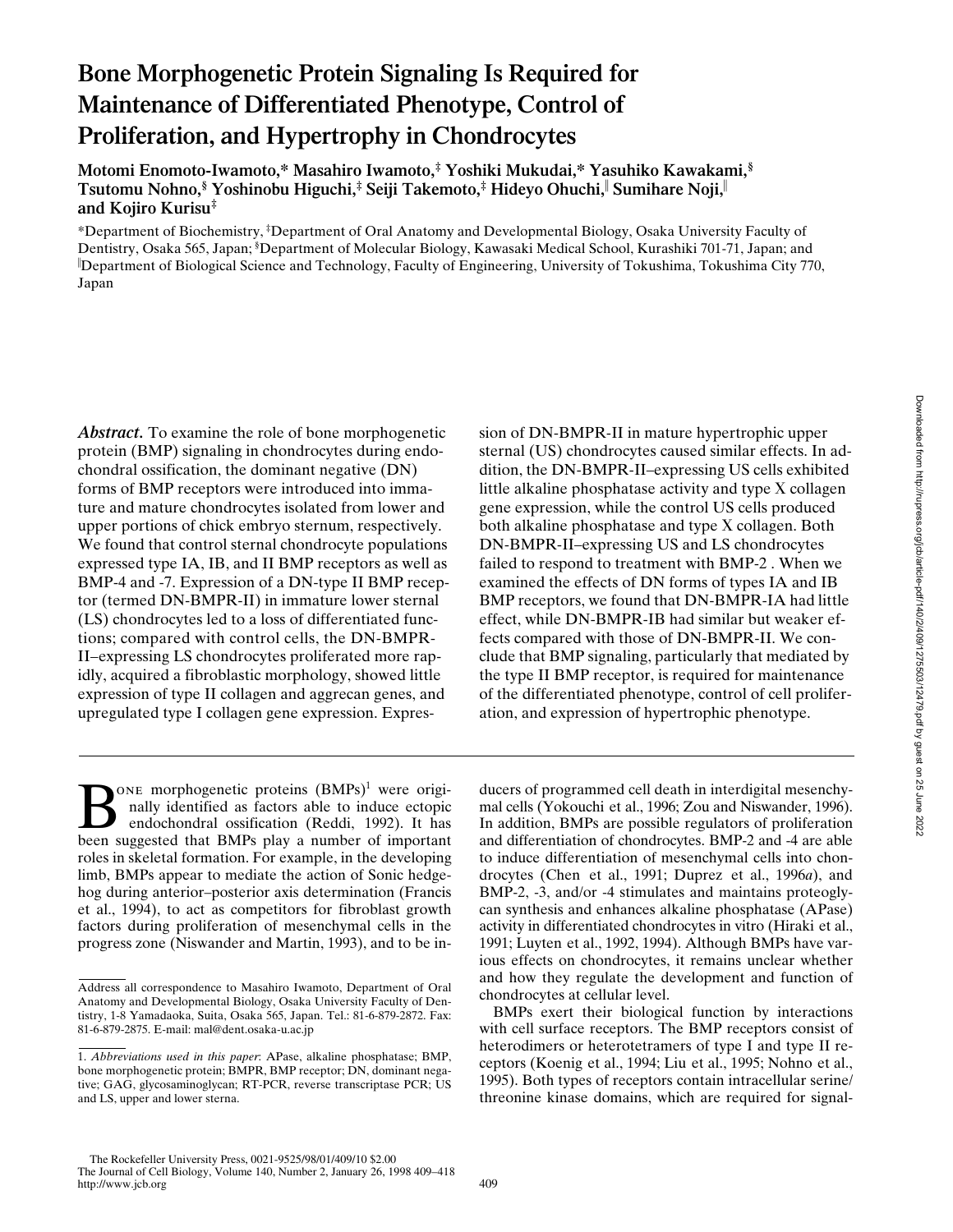ing, and heteromeric complexes of two types of receptors are necessary for high-affinity ligand binding and signaling (Liu et al., 1995; Nohno et al., 1995). We recently cloned chicken BMP receptors, i.e., BRK-1, -2, and -3, which correspond to mammalian type IA, IB, and II receptors, respectively (Kawakami et al., 1996). To examine the role of BMP signaling during chick limb chondrogenesis, we constructed viral vectors expressing dominant negative (DN) forms of these receptors lacking the intracellular kinase domain; these DN receptors are expressed at the cell surface and bind BMPs, but they do not transmit signals (Ishikawa et al., 1995; Nohno et al., 1995). We found that expression of a DN type IB receptor (termed DN-BMPR-IB) caused suppression of chondrogenesis in vitro, and that coexpression of DN type IB (DN-BMPR-IB) and type II (DN-BMPR-II) receptors resulted in limb truncation, suggesting that BMP signaling has crucial roles in chondrogenesis and skeletal patterning in the developing limb (Kawakami et al., 1996).

In the present study, we used similar strategies to determine the role of BMPs in chondrocytes undergoing endochondral ossification. During this process, immature smallsized chondrocytes first proliferate rapidly, then withdraw from mitotic activity and increase production of typical cartilage matrix components such as type II collagen and aggrecan, and finally mature into hypertrophic chondrocytes that produce abundant type X collagen and APase (Horton, 1993). Accordingly, we isolated immature and mature chondrocytes from the lower and upper portions of chick embryo sternum (termed LS and US chondrocytes, respectively) (Leboy et al., 1989; Iwamoto et al., 1993*a*). US chondrocytes mature to display terminal differentiation phenotype characterized by synthesis of APase and type X collagen, and LS chondrocytes are immature chondrocytes that do not proceed toward a terminal differentiation stage. We found that introduction of DN-BMPR-II into LS and US cells inhibited type II collagen and aggrecan gene expressions, altered cell morphology, and markedly changed the proliferative characteristics of these cells. Furthermore, DN-BMPR-II severely inhibited type X collagen gene expression and APase activity in US cells. The results indicate that BMP signaling is required for maintenance of the differentiated phenotype, control of proliferation, and terminal differentiation in chondrocytes.

# *Materials and Methods*

# *Cell Cultures*

Chicken embryo fibroblasts were obtained from the torso of virus-free White Leghorn 11-day-old embryos (line M) (Nisseiken, Yamanashi, Japan) and cultured in medium 199 containing 10% FBS. Upper sterna (US) and lower sterna (LS) chondrocytes were isolated from the cephalic portion and one-third caudal portion, respectively, of 17-day-old embryo (line M) sternum and cultured in high-glucose DME containing 10% FBS as described previously (Leboy et al., 1989; Pacifici et al., 1991). In serumfree cultures, the cells were grown in DME containing  $10^{-8}$  M hydrocortisone (Sigma Chemical Co., St. Louis, MO), 30 µg protein/ml egg yolk lipoprotein (Cosmo Bio Co., LTD, Tokyo, Japan), 30 µg/ml transferrin (Sigma Chemical Co.), 10  $\mu$ g/ml insulin (Sigma Chemical Co.), 10<sup>-8</sup> M thyroxine (Sigma Chemical Co.), and  $10 \mu g/ml$  of ascorbic acid. The media were changed every other day. Recombinant human BMP-2 (rhBMP-2) was provided from Yamanouchi Pharmaceutical Co. Ltd. (Tokyo, Japan) and was added starting on day 1 of culture.

## *Construction and Expression of Kinase Domain–deficient BMP receptors (DN-BMPR-IA, DN-BMPR-IB, and DN-BMPR-II)*

Amino-terminal coding sequences of chicken type IA and type IB BMP receptors, BMPR-IA and BMPR-IB, respectively (Kawakami et al., 1996), were subcloned into a modified pBluescript vector that contains a myc epitope (MEQKLISEEDLN) and a stop codon. DN-BMPR-IA and -IB clones contain amino-terminal 203 and 178 amino acids, respectively. DN-BMPR-II construct was derived from the human type II BMP receptor (Ishikawa et al., 1995). To construct the truncated form of BMPR-II, a myc epitope and a stop codon were inserted after Ile540 in the carboxyl terminus by PCR. The DN-BMPR cDNAs were subcloned into the RCAS(A) retroviral vector (Hughes et al., 1987) and transfected into chicken embryo fibroblasts by the calcium phosphate precipitation method (Iwamoto et al., 1993*b*). Recombinant virus in the medium was concentrated by centrifugation and used to infect freshly isolated US and LS chondrocytes.

# *Northern Hybridization*

Whole cellular RNAs isolated by the guanidium isothiocyanate method (Smale and Sasse, 1992) were denatured by glyoxalation, electrophoresed on agarose gels, transferred to Hybond-N membrane (Amersham Life Science, Tokyo, Japan) by capillary blotting, and hybridized to <sup>32</sup>P-labeled DNA probes. Plasmids used were chick type X collagen cDNA pDLr10 (Leboy et al., 1988), a 197-bp subclone of pYN3116 (Ninomiya et al., 1986); pCs2, a plasmid containing a 1.2-kb cDNA representing a portion of the 3' end of chicken  $\alpha1(II)$  collagen (Young et al., 1984); pCPG.1, a plasmid containing a 1.6-kb cDNA coding for a portion of the COOH-terminal end of the chicken aggrecan (Oettinger and Pacifici, 1990); and pCol3, a plasmid containing an 800-bp cDNA of the chicken  $\alpha$ 1(I) collagen (Yamamoto et al., 1980).

## *Reverse Transcriptase PCR for BMP-2, BMP-4, and BMP-7, and BMPR-IA, BMPR-IB, and BMPR-II*

 $1 \mu$ g of whole cellular RNA was reverse transcribed by Superscript reverse transcriptase (GIBCO BRL, Gaithersburg, MD) and random hexamers. Subsequent amplification was carried out with Elongase (GIBCO BRL) and gene-specific primers for 30 cycles under the following conditions: 95°C for 10 s and 60°C for 1 min. Primers for amplification were as follows: 5'-CAG CTT CCA CCA CGA AGA AG-3' and 5'-TAG GTT GTC CGT GTG CAA TC-3' for chick BMP-2 (Francis et al., 1994), generating a 341-bp fragment; 5'-CAC CAG GCA CAG ACT CAT CA-3' and 5'-AGG TAG AGC ATG GAG ATG GC-3' for chick BMP-4 (Francis et al., 1994), generating a 425-bp fragment; 5'-ACC TTG GCC TGC AGC TAT CT-3' and 5'-CTC TGG AGC GAT GAT CCA GT-3' for chick BMP-7 (Houston et al., 1994), generating a 332-bp fragment; 5'-AGC GAT TGC TTG GAG CCT ATC T-3' and 5'-AGC TGG CTT CTT CTG TGG TGA A-3' for chick BMPR-IA (Kawakami et al., 1996); 5'-ATG CTG CAC AGG CCA AGA TTA C-3' and 5'-CCA AGA GCC TGT GCC TTT AAT G-3' for chick BMPR-IB (Kawakami et al., 1996); and 5'-GGT CGA TAC GGA GCA GTG TAC A-3' and 5'-CTG CTC CTT CAA GCA CTT CTG G-3' for chick BMPR-II (Kawakami et al., 1996).

## *Measurement of DNA Content and Sulfated Glycosaminoglycan Content*

Cultures were harvested in saline solution containing 0.2% Triton X-100 and 0.02 N NaOH and sonicated. Cell lysates were centrifuged, and the supernatant was used for determination of DNA and sulfated glycosaminoglycan (GAG) contents by the fluorometric procedure of Johnson-Wint and Wellis (1982) and direct spectrophotometric microassay of Frandale et al. (1982), respectively.

# *Measurement of APase Activity*

APase activity associated with the cell layer was measured by a modification of Bessey et al. (1946) using *p*-nitrophenyl phosphate as a substrate as described previously (Pacifici et al., 1991).

# *Histochemistry*

Cultures were washed with PBS twice, fixed with 3.7% neutralized form-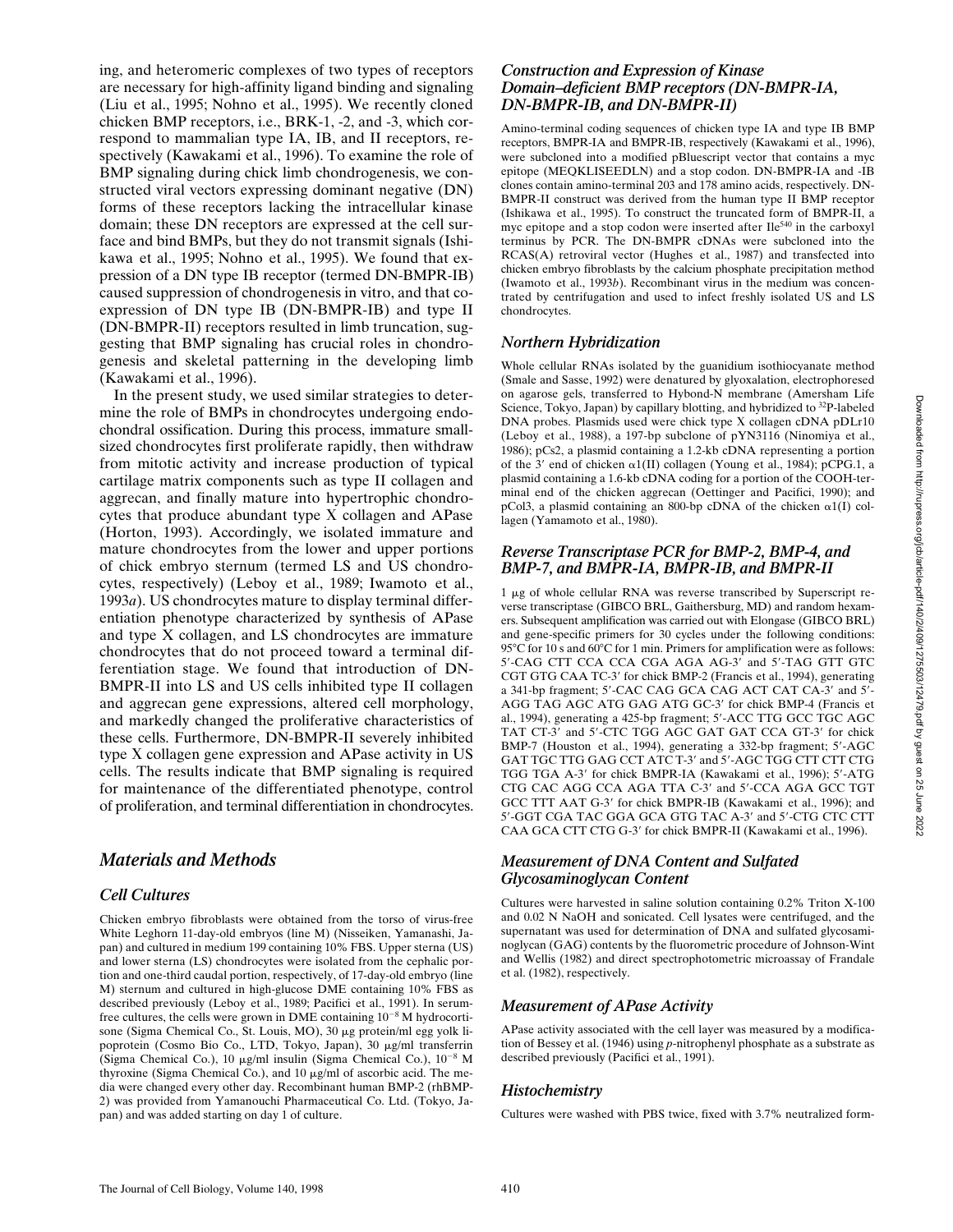aldehyde solution, and stained with 0.5% crystal violet in 20% methanol (Zhang et al., 1993). To detect cartilage matrix accumulation, cultures were fixed with 3% acetic acid (adjusted to pH 1.0 with HCl) for 5 min and stained with 0.1% Alcian blue in 3% acetic acid, pH 1.0 (Lev and Spicer, 1964). To detect APase activity, cultures were washed with saline twice, incubated with 50 mM Tris-HCl, pH 9.5, containing 0.5 mg/ml of naphthol AS-BI phosphate and 1 mg/ml of Fast Red trisodium salts (Sigma Chemical Co.) for 15 min at 37°C (Leboy et al., 1989), and then fixed with 3.7% neutralized formaldehyde solution.

For determination of efficiency of virus infection, cultures were harvested by trypsinization and replated on poly-l-lysine–coated dishes at the density of  $2.0 \times 10^6$  cells/ml. After 15 min, cultures were washed with PBS twice, fixed with 3.7% neutralized formaldehyde solution, and permeabilized by incubation with PBS containing 0.5% Triton X-100 for 15 min. Cultures were then incubated with hybridoma supernatant containing AMV-3C2 (Developmental Studies Hybridoma Bank, Baltimore, MD), a mouse monoclonal antibody against the *gag* protein of avian myeloblastosis virus, recognizing cells harboring Rous sarcoma or avian leukemia virus. For determination of expression of the constructed genes, parallel cultures were incubated with ascites fluid containing 9E10 (Berkeley Antibody Company, Richmond, CA), a mouse monoclonal antibody that recognizes the amino acid sequence EQKLISEEDL, a specific portion of the human *c-myc* gene. Localization of the antibody was visualized by ABC methods using Histofine kits (Nichirei, Tokyo, Japan).

## *Results*

#### *Expression of BMP Receptors and BMPs in Chondrocytes*

In the first series of experiments, we examined whether chick sternal chondrocytes express BMP receptors and BMPs. Total RNAs were extracted from sterna of 17-dayold chicken embryos and subjected to reverse transcriptase PCR (RT-PCR) (Fig. 1 *A*). After 30 cycles of RT-PCR amplification, BMPR-IA, -IB, and -II were detectable (Fig. 1 *A*). A similar 30-cycle amplification revealed that the sternal cartilage contained transcripts encoding BMP-4 and -7, whereas only trace amounts of BMP-2 transcripts were visible after 40 cycles. When RNAs were isolated from cultured chondrocytes and examined by RT-PCR, similar results were obtained (Fig. 1 *B*). These findings indicate that chondrocytes expressed BMPR-IA, BMPR-IB, BMPR-II, BMP-4, and BMP-7, while BMP-2 expression was undetectable.

## *Infection of Chondrocytes with Viral Particles Encoding DN-BMPR-IA, BMPR-IB, and BMPR-II*

Before analyzing the phenotypic effects of DN-BMPRs on chondrocytes, it was important to establish that most cells became rapidly infected by the recombinant viral particles and expressed the recombinant protein. Accordingly, primary populations of immature and mature chondrocytes isolated from the LS and US portions of day 17 chick embryo sternum, respectively, were infected with viruses encoding DN-BMPR-IA, -IB or -II and harvested by trypsinization 1 wk after infection. Efficiency of viral infection was determined by immunohistochemical analysis using an antibody against viral *gag* protein. We found that more than 95% of both US and LS chondrocytes had become infected (Figs. 2, *H*–*J*, and 3 *D*); a similar efficiency was displayed by control viruses (Figs. 2 *G* and 3 *B*). Uninfected cultures were negative (Fig. 2 *F*).

To determine whether the infected cultures produced recombinant protein, cultures were stained with an antibody to the c-myc tag (Fig. 2, *K*–*O*). Cells infected with vi-



*Figure 1*. Expression of BMP receptors and BMPs in chondrocytes. Total RNA was isolated from (*A*) day 17 chicken embryo sterna and (*B*) upper sternal chondrocytes cultured for 3 d. RT-PCR for the indicated gene was performed as described in Materials and Methods. Amplified products were analyzed by 2% agarose gel electrophoresis.

ruses encoding DN-BMPR-IA (Fig. 2 *M*), DN-BMPR-IB (Fig. 2 *N*), or BMPR-II (Fig. 2 *O*) were nearly all positive, while uninfected cells (not shown) and control-virus infected cells (Fig. 2 *L*) were weakly positive, and their positive signal was limited to the nucleus, probably reflecting endogenous c-myc.

The data show that chondrocytes are rapidly infected by the recombinant viruses used and readily express virally encoded recombinant protein.

## *Morphological Changes Induced by Expression of DN-BMPRs*

Primary uninfected and infected US cultures described above were subcultured and grown for an additional 6 d in secondary cultures. In the uninfected cultures (Fig. 2 *A*) and the cultures infected with the control virus (Fig. 2 *B*), the US chondrocytes displayed hypertrophic phenotype; the cells were large in size, polygonal to round in shape, and surrounded by a refractile matrix, and their growth rates were very slow. The cultures infected with DN-BMPR-IA virus (Fig. 2 *C*) were morphologically indistinguishable from the control cultures. In contrast, the cultures infected with DN-BMPR-IB virus contained fibroblastic-shaped cells, and the growth rate of these cultures was higher than that of the controls (Fig. 2 *D*). The effect of DN-BMPR-II–encoding virus was more remarkable; all of the cells in these cultures became fibroblastic (Fig. 2 *E*), actively proliferated, and reached confluency in 5 d. Similar effects were obtained with LS cultures. The control immature LS chondrocytes and control virus–infected chondrocytes exhibited the expected smaller size and a polygonal morphology (Fig. 3 *A*), while the DN-BMPR-II–expressing (Fig. 3 *C*) or DN-BMPR-IB–expressing (not shown) LS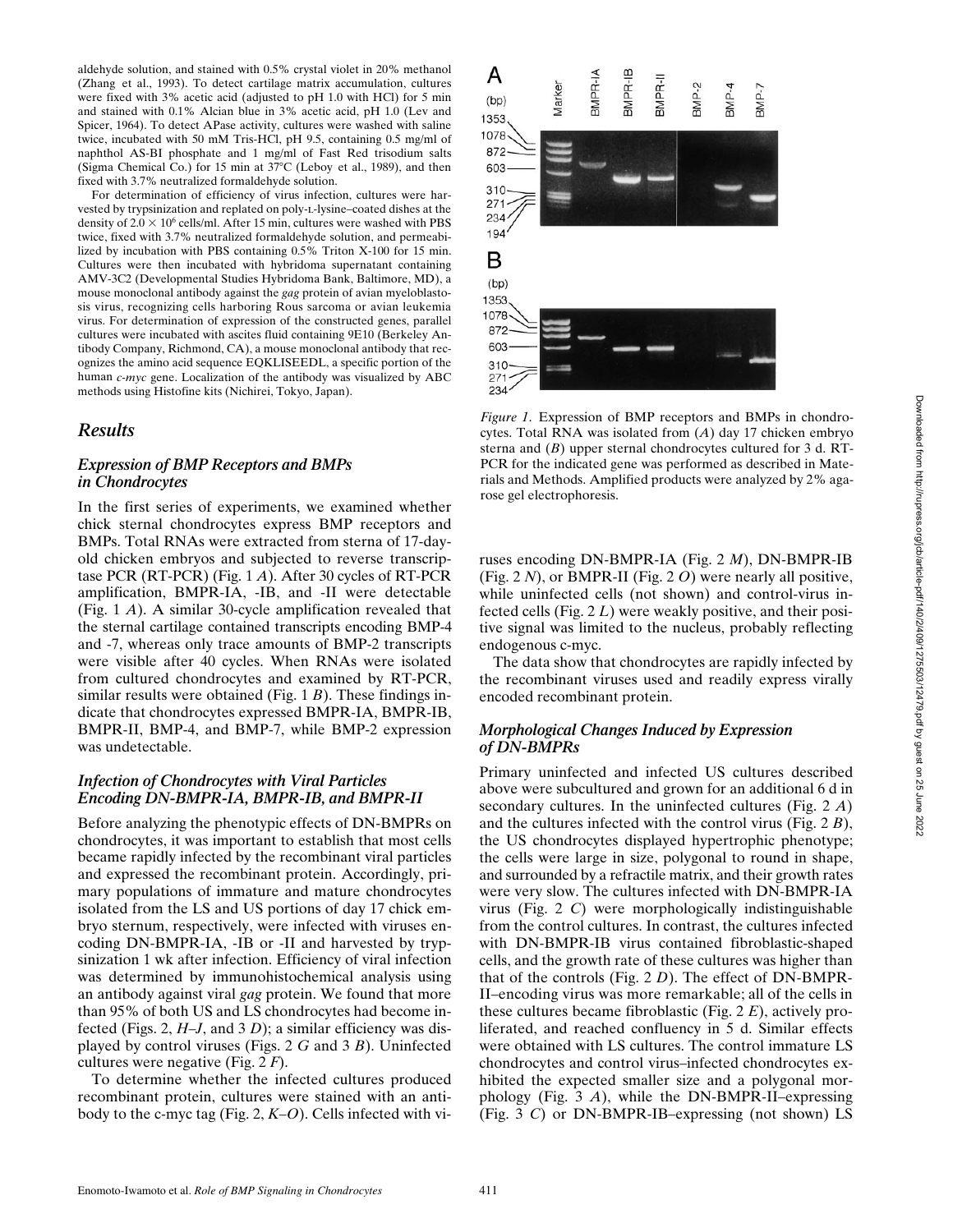

*Figure 2*. Efficiency of infection in upper sternal chondrocyte cultures by DN-BMPR–encoding viruses. Freshly isolated US chondrocytes were infected with RCAS viruses encoding DN-BMPR-IA (*C*, *H*, and *M*), DN-BMPR-IB (*D*, *I*, and *N*), DN-BMPR-II (*E*, *J*, and *O*), or vector alone (*B*, *G*, *K*, and *L*) for 3 d in medium 199 containing 10% FBS. The medium was then changed to high glucose DME containing 10% FBS, and cells were cultured for an additional 4 d. On day 7, the cells were harvested and replated in 35-mm dishes at the density of  $1.5 \times 10^5$  cells/dish, and the microscopic photographs of live cells were taken after 5 d (*A*–*E*). Aliquots of the harvested cells were plated onto polyl-lysine–coated dishes at the density of  $2.0 \times 10^6$ /ml, fixed with 3.7% formaldehyde after 15 min from plating, and stained with antibodies to the RCAS virus *gag* protein (*F*–*J*) or c-myc peptide (*L*–*O*) as described in Materials and Methods. *A* and *F* represent uninfected cultures. *K* is a culture incubated with control nonimmune ascites.

chondrocytes displayed a fibroblastic shape and high proliferative activity (Fig. 3 *C*). As seen in US cultures, the effects of DN-BMPR-IA were weak in LS cultures.

To determine whether expression of DN-BMPRs blocked the ability of chondrocytes to respond to BMPs, the above US and LS cultures were treated with 200 ng/ml of rhBMP-2. Uninfected cells and the cells infected with control viruses readily responded to this BMP-2 treatment, as indicated by a change from a polygonal to round cell morphology and increased pericellular refractile matrix (Fig. 4, *B* and *F*) compared with their respective untreated controls (Fig. 4, *A* and *E*). In contrast, DN-BMPR-II–expressing cells did not appear to respond to BMP-2

treatment (Fig. 4, *D* and *H*) and closely resembled their untreated counterparts (Fig. 4, *C* and *G*).

#### *Stimulation of Cell Proliferation by DN-BMPRs*

To obtain quantitative data on the effects of DN-BMPRs on proliferation of chondrocytes, a DNA content analysis was performed. In secondary cultures of US chondrocytes, most of the control cells (RCAS) and DN-BMPR-IA–expressing cells became postmitotic, while DN-BMPR-II– or DN-BMPR-IB–expressing cells exhibited strong proliferative activity and accumulated about 5.0- and 2.5-fold more DNA than controls on day 6.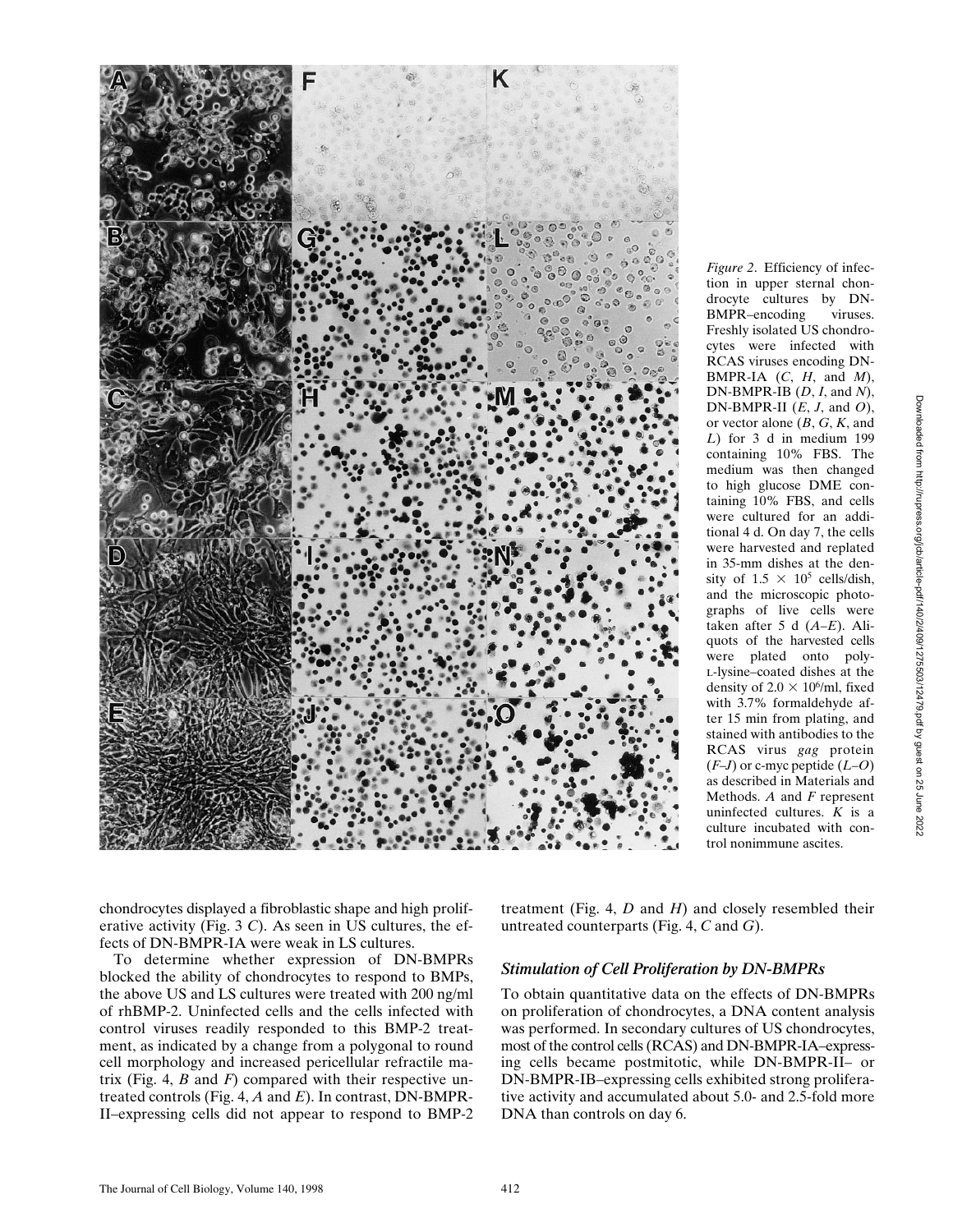

*Figure 3.* Efficiency of infection in lower sternal chondrocyte cultures by DN-BMPR-II–encoding virus. Freshly isolated LS chondrocytes were infected with RCAS virus encoding DN-BMPR-II (*C* and *D*) or vector alone (*A* and *B*) in medium 199 containing 10% FBS for 3 d and were then processed as cells in Fig. 2. (*A*) Control cells; (*B*) control cells stained with viral gag antibody; (*C*) BMPR-II–expressing cells; (*D*) BMPR-II–expressing cells stained with viral gag antibody.

In LS chondrocyte cultures, the control cells (RCAS) actively proliferated. DN-BMPR-II–expressing LS cultures proliferated even more rapidly, and the DNA content was twofold compared with the control value (Fig. 5 *B*).

#### *Changes in Proteoglycan and Collagen Expression Produced by DN-BMPRs*

We next investigated the effects of DN-BMPRs on proteoglycan synthesis and accumulation, as measured by biochemical quantification of sulfated GAG content and histochemical staining. Proteoglycan synthesis and accumulation were severely inhibited by DN-BMPR-II, moderately by DN-BMPR-IB, and weakly by DN-BMPR-IA (Figs. 6 *A* and 7). The uninfected cultures and the control cultures infected with RCAS virus carrying vector alone responded to exogenous rhBMP-2, and their GAG synthesis was enhanced 1.5- to 2.0-fold by the addition of the protein, as reported before (Hiraki et al., 1991). In contrast, DN-BMPR-II–expressing cultures did not show an enhancement of GAG synthesis in response to BMP-2 treatment, and DN-BMPR-IA–expressing cultures and DN-BMPR-IB–expressing cultures showed weaker responses to BMP-2 (Figs. 6 *A* and 7). Similar results were obtained in cultures of immature LS chondrocytes (Fig. 6 *B*).

The inhibitory effects of DN-BMPR-IB and -II on proteoglycan synthesis were also detectable by Northern blot analysis. As shown in Fig. 8, the expression of the aggrecan gene (*PG*) was decreased by DN-BMPR-IB and -II in both LS and US cultures, and the expression of the type II collagen gene (*II*) was also inhibited by these mutants in both US and LS cultures. In contrast, an induction of type I collagen gene expression (*I*) was observed in both DN-BMPR–expressing LS and US cultures (Fig. 8).



*Figure 4*. Effects of the exogenous BMP-2 on the cell morphology. Freshly isolated US (*A*–*D*) and LS (*E*–*H*) chondrocytes were infected with RCAS virus encoding DN-BMPR-II (*C*, *D*, *G*, and  $H$ ) or vector alone  $(A, B, E, \text{ and } F)$  in medium 199 containing 10% FBS for 3 d. The medium was then changed to high glucose DME containing 10% FBS. On day 7 (US) or 5 (LS), the cells were harvested and replated in 35-mm dishes at the density of  $1.5 \times$ 105 cells/dish. 200 ng/ml of rhBMP-2 was added on the next day (*B*, *D*, *F*, and *H*). Photographs was taken after 5 d.

It may be argued that the above downregulation of type II collagen and aggrecan gene expression and the concomitant increase in type I collagen gene expression do not reflect specific effects of DN-BMPRs on the phenotype of differentiated chondrocytes but are rather parts of an overall generalized process of dedifferentiation, in which the cells become morphologically and biochemically fibroblast-like cells. To address this point, we investigated whether the DN-BMPR–expressing chondrocytes would reexpress their differentiated phenotype once they were switched from monolayer to suspension. The rationale behind this experiment is that dedifferentiated chondrocytes in monolayer have been shown to reexpress differentiated traits when they were switched to suspension culture (Benya and Shaffer, 1982). Accordingly, control virus–infected and DN-BMPR-II–expressing LS cultures were switched from monolayer to suspension culture, and DNA and proteoglycan contents were measured 7 d later. We found that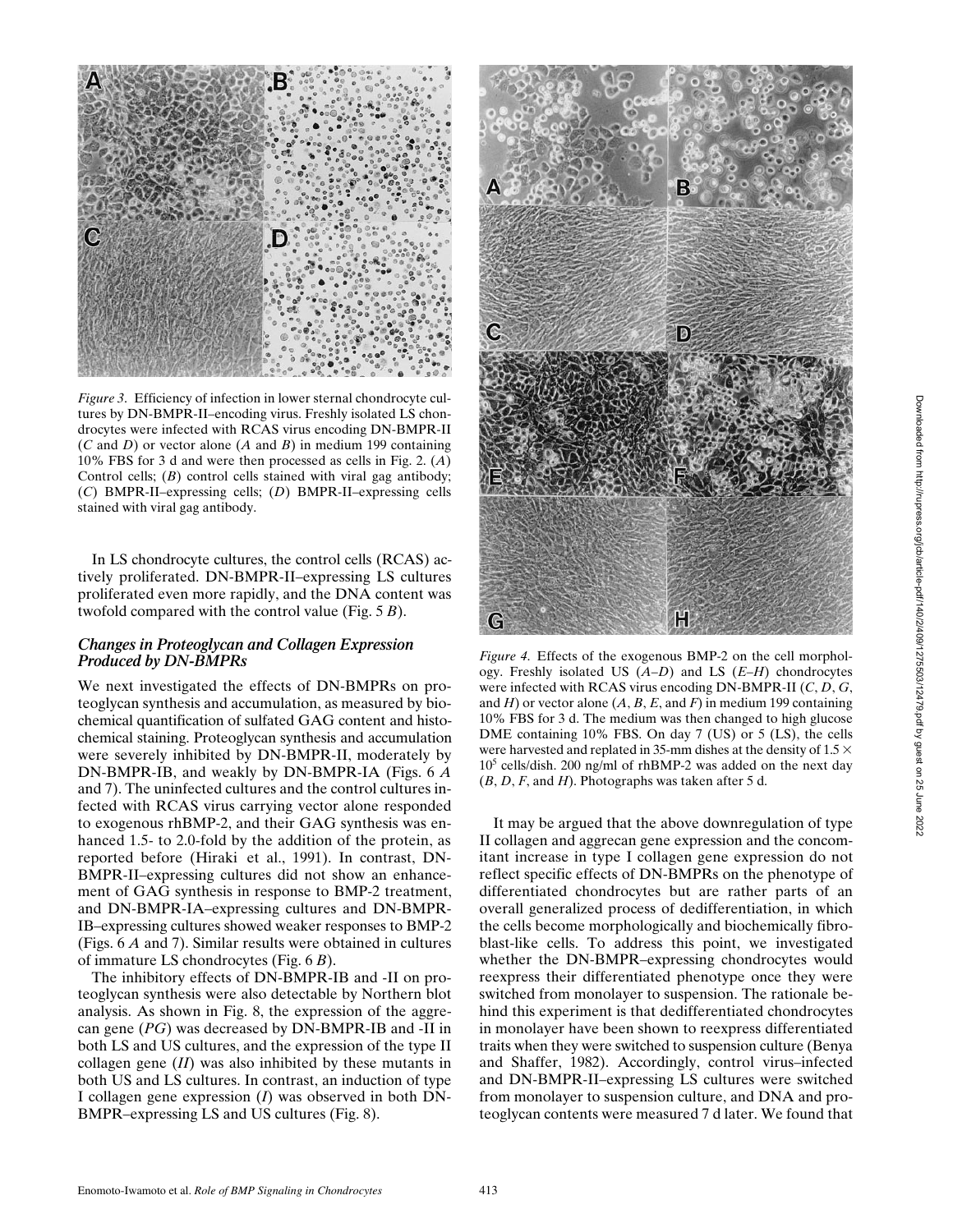

*Figure 5*. Effects of DN-BMPRs on cell proliferation. US (*A*) and LS (*B*) chondrocytes were infected with DN-BMPR viruses, harvested by trypsinization on day 7 and 5, respectively, and then replated in 35-mm dishes at the density of  $1.5 \times 10^5$  cells/dish. DNA contents were determined at the indicated times as described in Materials and Methods. Values represent average  $\pm$ SD for three cultures, and similar results were obtained in three independent experiments.

the DNA content was the same in both cultures, suggesting that the stimulation of proliferation by DN-BMPR-II is anchorage dependent. However, the proteoglycan content of DN-BMPR-II–expressing cultures was  $\sim$ 30% of that of the control cultures, indicating that DN-BMPR-II inhibited proteoglycan synthesis even in suspension cultures and that the cells had not reacquired the ability to express differentiated functions in suspension.

#### *Inhibition of Terminal Differentiation by DN-BMPRs*

Having shown that DN-BMPRs can inhibit expression of chondrocyte-characteristic products, we next examined whether they can also inhibit expression of products typical of mature hypertrophic US chondrocytes, such as type X collagen and APase. Northern blot analyses revealed that DN-BMPR-II completely inhibited expression of type X collagen (Fig. 8) and APase activity (Fig. 7) compared with control cultures. DN-BMPR-IB had similar but more moderate effects, while DN-BMPR-IA had marginal effects (Figs. 7 and 8).

Treatment with rhBMP-2 caused a marked stimulation of APase activity in control cultures (Fig. 7). In contrast, rhBMP-2 elicited a small response in cultures expressing DN-BMPR-IA or -IB and no response in cultures expressing DN-BMPR-II (Fig. 7).

#### *Effects of DN-BMPRs in Serum-free Cultures*

In a final set of experiments, we asked whether the effects



*Figure 6*. Effects of DN-BMPRs on GAG synthesis in US and LS chondrocyte cultures. US (*A*) and LS (*B*) chondrocytes were infected with DN-BMPR viruses, harvested by trypsinization on day 7 (US) or day 5 (LS), and then replated in 24-well plates at the density of  $5.0 \times 10^4$  cells/dish. Sulfated GAG and DNA contents were determined on day 5 as described in Materials and Methods. rhBMP-2 was added from day 1 at the concentration of 200 ng/ml. Data represent average  $\pm$  SD for three cultures, and similar results were obtained in two independent experiments.

caused by expression of DN-BMPRs in chondrocytes were affected by or dependent on the serum present in the culture medium. Thus, primary US cultures expressing DN-BMPR-II were replated and maintained in serum-free medium for 7 d. As shown in Fig. 9, in this chemically defined medium the DN-BMPR-II–expressing cells contained over twofold more DNA than control cultures, as seen in standard serum-containing cultures described above. Likewise, APase activity and proteoglycan content were significantly lower in DN-BMPR-II cultures than in the control cultures (Fig. 9). The effects of DN-BMPR-IB were weaker than those of DN-BMPR-II, and the effects of DN-BMPR-IA were marginal. DN-BMPRs thus inhibited expression of differentiated functions in chondrocytes in both serumfree and serum-containing cultures.

## *Discussion*

## *Roles of BMP Signaling during Chondrocyte Maturation*

The results of our study show that an interference with BMP signaling by expression of DN-BMPR-II or -IB in both immature and mature chondrocytes alters the proliferative characteristics of the cells and inhibits expression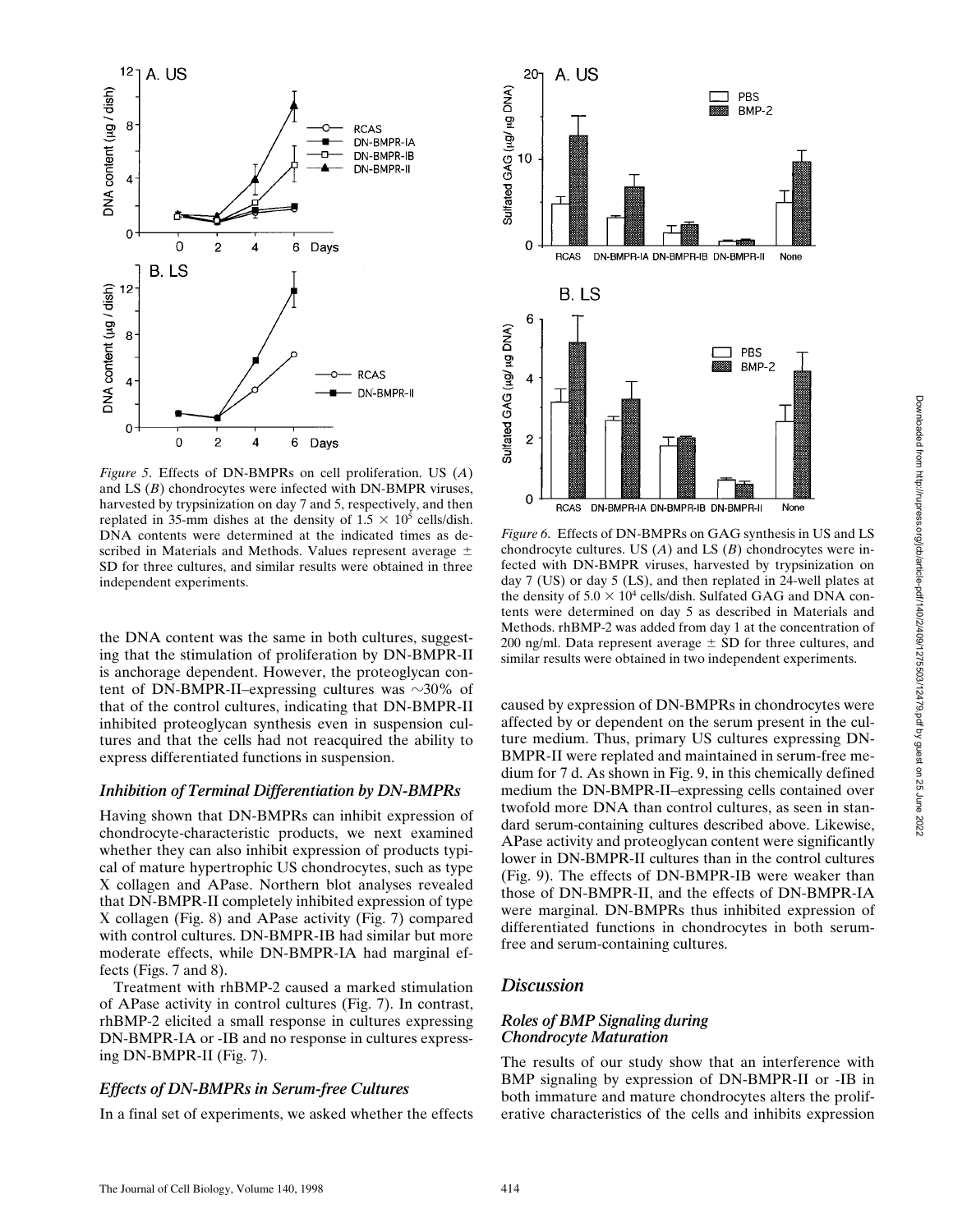

*Figure 7*. Histochemical analysis of proteoglycan accumulation and APase activity in US chondrocytes infected by DN-BMPR viruses. US chondrocytes were infected with RCAS virus encoding DN-BMPRs or vector alone (RCAS) and replated on type I collagen–coated 96-well plates at the density of  $2.0 \times 10^4$  cells/ dish on day 7. Cells were cultured in the presence of 10  $\mu$ g/ml of ascorbic acid with  $(BMP (+))$  or without  $(BMP (-))$  rhBMP-2 (200 ng/ml) for 7 d. Cultures were then fixed with 3.7% formaldehyde and stained with Alcian blue (lanes *1* and *4*) or crystal violet (lanes *3* and *6*) as described in Materials and Methods. Lanes *2* and *5* show the results of histochemical detection of APase.

of differentiated and maturation-related traits, including types II and X collagen, aggrecan, and APase. At the same time, the cells acquire a fibroblastic morphology and upregulate expression of type I collagen. These phenotypic alterations do not simply reflect a generalized dedifferentiation process in chondrocytes caused by the DN-BMPRs. When DN-BMPR-II–expressing cells were shifted from monolayer to suspension, they were not able to restore normal proteoglycan production, even though a similar shift has been shown to restore function in chondrocytes dedifferentiated by protracted growth in monolayer (Benya and Shaffer, 1982). In addition, the downregulation of type II collagen gene expression and the upregulation of type I collagen gene expression were more severe in DN-BMPR-II–expressing LS than in the US chondrocytes, indicating that the effects of DN-BMPR-II are not generalized but are the results of specific interactions with the ongoing maturation programs of LS and US chondrocytes. It is suggested then that BMP signaling has a crucial role at multiple steps during chondrocyte development in endochondral bone formation and is essential for maintenance of the differentiated chondrocyte phenotype, modulation of proliferative activity normally occurring during chondrocyte maturation, and expression of terminal mature func-



*Figure 8*. Changes in expression of extracellular matrix genes induced by DN-BMPRs. LS (lanes *1*–*5*) and US (lanes *6*–*10*) chondrocytes were infected with RCAS virus encoding DN-BMPR-IA (lanes *3* and *8*), DN-BMPR-IB (lanes *4* and *9*), DN-BMPR-II (lanes *5* and *10*), or vector alone (lanes *2* and *7*), harvested by trypsinization on day 7 for US and day 5 for LS, and then replated in 100-mm dishes at the density of  $1.0 \times 10^6$  cells/plate. 7 d after plating, whole cellular RNAs were extracted, separated on agarose gels, and blotted onto nylon membranes. Membranes were hybridized to <sup>32</sup>P-labeled probes encoding type I collagen ( $I$ ) and type X collagen ( $X$ ) and then reblotted with the <sup>32</sup>P-labeled probes encoding type II collagen (*II* ) and aggrecan (*PG*), respectively. Blots were prestained with methylene blue to mark the 28S and 18S rRNA subunits. Lanes *1* and *6* represent uninfected cultures.

tions by hypertrophic chondrocytes. Each step of the maturation process is important for normal skeletogenesis, and disturbances result in skeletal deformities (Horton and Hecht, 1993); it follows that any alteration of BMP signaling may lead to destabilization of the chondrocyte maturation process and may affect skeletogenesis at any given step. Our results and conclusions correlate well with and extend our previous studies on the roles of BMP signaling during differentiation of mesenchymal cells into chondrocytes (Kawakami et al., 1996). Interestingly, we found that DN-BMPR-IB inhibited mesenchymal cell differentiation, whereas DN-BMPR-II had little effect. Thus, the type IB BMP receptor may interact with other receptors such as the activin type II receptor (Stern et al., 1995; Yamashita et al., 1995) and affect mesenchymal cell differen-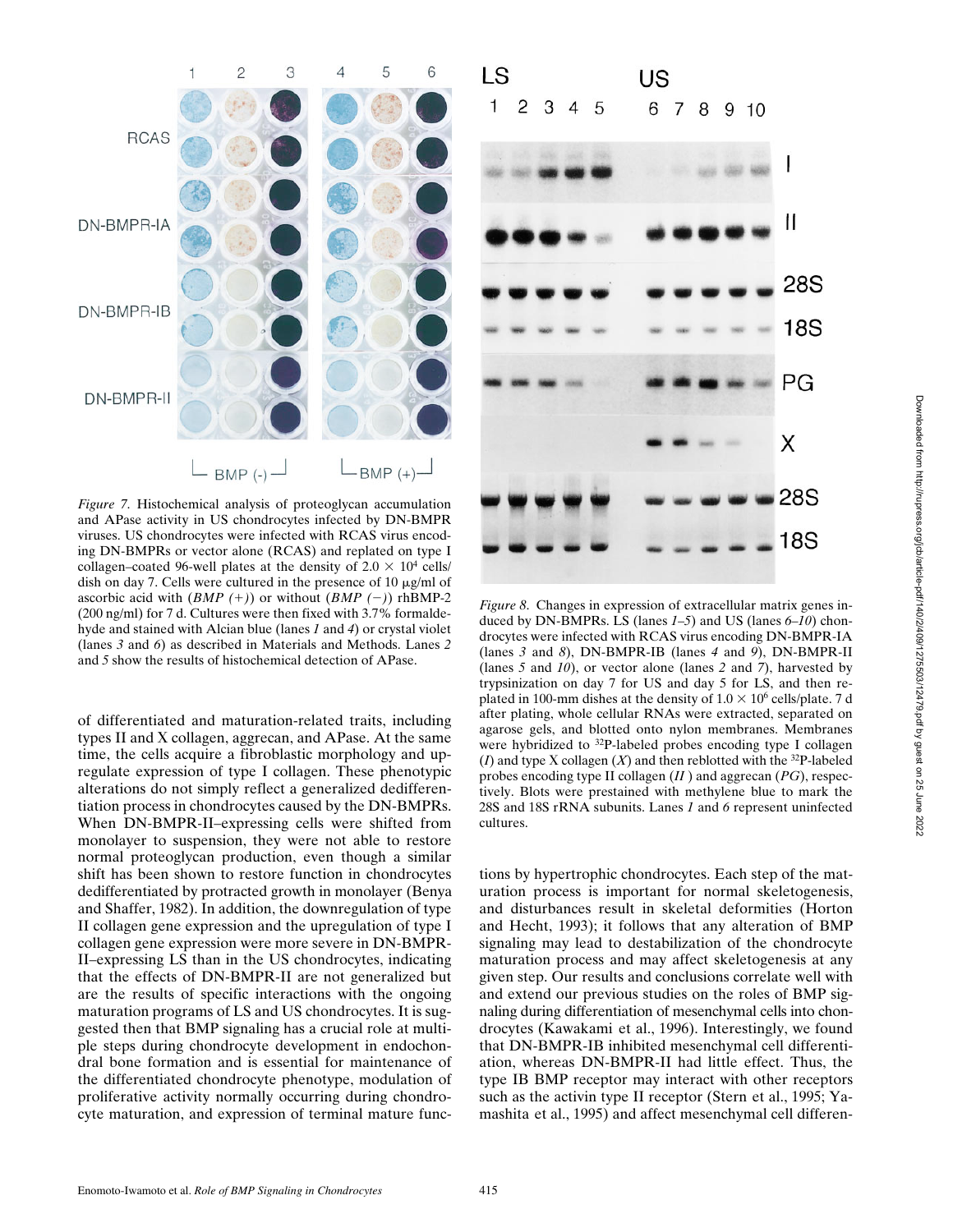

*Figure 9*. Effects of DN-BMPRs on US chondrocytes in serum-free cultures. US chondrocytes were infected with RCAS virus encoding DN-BMPRs or vector alone (RCAS) and replated in type I collagen–coated 96-well plates at the density of 1.0  $\times$ 10<sup>4</sup> cells/dish on day 7. Cells were then cultured in chemically defined medium as described in Materials and

Methods for 7 d. The DNA content  $(A)$ , sulfated GAG content  $(B)$ , and APase activity  $(C)$  were measured as described in Materials and Methods. The data represent average  $\pm$  SD for three cultures. \* unit: One unit of APase activity corresponds to the hydrolysis of 1 nmol per min.

tiation, while the type II BMP receptor may be more critical in differentiated chondrocytes undergoing maturation and endochondral ossification.

 The withdrawal from mitotic activity is an essential step in the normal progression of terminal differentiation of chondrocytes during endochondral bone formation (Kato et al., 1988). We showed previously that when immature chondrocytes are forced to remain proliferative, for example by overexpression of c-myc, they are unable to mature into hypertrophic chondrocytes (Iwamoto et al., 1993). Our present data show that interference with BMP signaling also forces immature LS chondrocytes into a more active proliferative behavior and reinitiates mitotic activity in mature US chondrocytes. We have recently observed that overexpression of BMP-2 or -4 in cultured sternal chondrocytes leads to a decrease in proliferative activity as well (our unpublished observations). Thus, BMP signaling appears to be an important part of mechanisms by which proliferation is tightly regulated during chondrocyte maturation. We should acknowledge here seemingly contrasting data reported by others, in which treatment with BMP-2, -3 or -4 was found to cause increases in thymidine incorporation into cultured chondrocytes (Hiraki et al., 1991; Luyten et al., 1994). Because the stimulatory effect is not strong as compared with other mitogens, and since there are no reports that BMPs increase cell number, the stimulation of thymidine incorporation by BMPs might not be directly linked to cell division.

## *Ligands and Receptors as Components of BMP Signaling in Chondrocytes*

Our RT-PCR data show that chondrocytes contain transcripts encoding type IA, IB, and II BMP receptors. In the developing limb, the type IB and II receptors are expressed in precartilaginous regions, while the type IA receptor is expressed at lower levels and more broadly (Dewulf et al., 1995; Kawakami et al., 1996). The expression of type IA receptor is upregulated specifically in prehypertrophic chondrocytes (Zou et al., 1997). In the present study, the DN-BMPR-II and -IB were strong and moderate suppressors, respectively, of phenotypic expression in chondrocytes, while DN-BMPR-IA showed only weak effects. Based on the identical expression of the c-myc tag attached to each of the DN-BMPRs that we observed, it

appears that the different effectiveness of the DN-BMPRs in phenotypic inhibition is not due simply to differences in expression levels; the c-myc tag was equally evident after expression of every DN form in chondrocytes. Rather, it appears that the BMP receptors most functionally relevant in chondrocytes are the type IB and type II BMP receptors. Zou et al. (1997) have reported that expression of a constitutively activated form of type IA BMP receptor in developing limb delays maturation of cartilage, whereas the same form of type IB receptor does not. Their findings and our results may be two sides of one coin. The expression of the dominant negative form of type IB receptor may not only interrupt the BMP signaling through type IB receptor but may also activate the signaling pathway through the other type I receptor, type IA receptor. Conversely, activation of type IA receptor may inactivate the BMP signaling through type IB receptor. However, further investigation should be required before any conclusions are made as to how and which type I BMP receptor regulates chondrocyte function.

A number of BMPs have been shown to be expressed in prechondrogenic cells and chondrocytes. For example, BMP-2 and -4 transcripts are present in the limb interdigital zones and the mesenchyme surrounding the chondrogenic regions (Francis et al., 1994). BMP-7 proteins are detected in hypertrophic chondrocytes of vertebrae of human embryos by immunohistochemical methods (Vukicevic et al., 1994), and BMP-6 transcripts are detectable in freshly isolated growth plate chondrocytes (Carey and Liu, 1995). Growth and differentiation factor 5 (GDF5), a member of the BMP superfamily that binds to BMPR-IB and -II and activin receptor-II and -IIB, is expressed in cartilage (Nishitoh et al., 1996). Our data show that transcripts encoding BMP-4 and -7 are present in sternal chondrocytes. It is possible that BMP-4, BMP-7, or heterodimers of these BMPs are components of BMP signaling operating in chondrocytes undergoing endochondral ossification. These BMPs may be important endogenously produced regulators of chondrocyte activity, given our observation that in serum-free cultures, interference with BMP signaling pathway led to inhibition of proteoglycan synthesis and APase activity. However, since we observed higher APase activity in serum-containing versus serum-free cultures, it is also possible that serum components, including serum-derived BMPs, may have a favorable effect on phenotypic expres-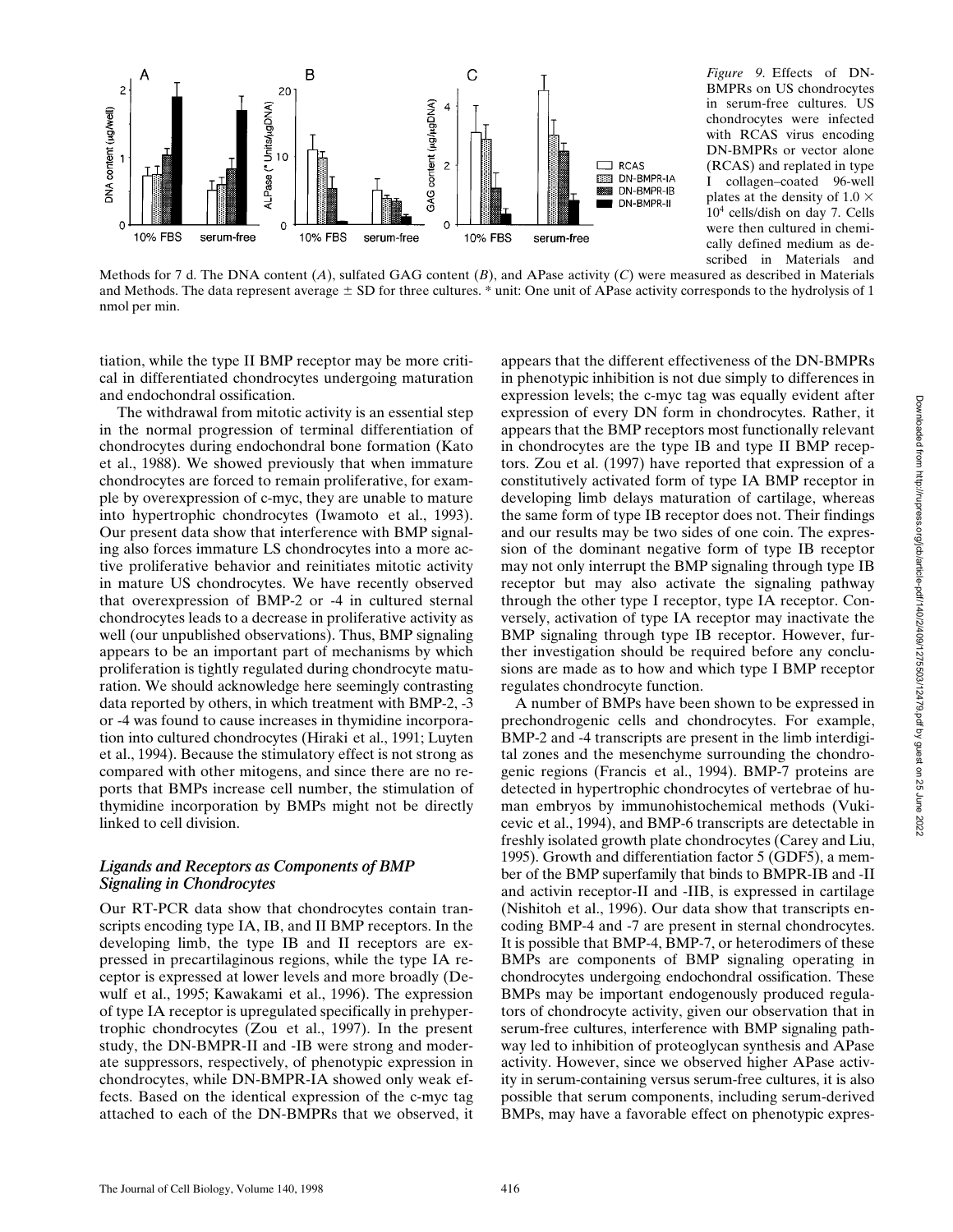sion in chondrocytes. In summary, combinations of autocrine and paracrine BMP signaling mechanisms are likely to be operative in chondrocytes undergoing endochondral ossification.

The involvement of BMPs in chondrocyte metabolism and function was previously suggested by the findings that BMP treatment stimulates proteoglycan synthesis and APase activity and inhibits proteoglycan degradation in cultured chondrocytes (Hiraki et al., 1991; Luyten et al., 1992, 1994; Erickson et al., 1997). Likewise, ectopic expression of BMP-2, -4, or -7 was shown to cause increased cartilage growth and deformities in vivo (Duprez et al., 1996*b*; Monsoro-Burq et al., 1996). However, these studies did not provide information on the essential role of BMP signaling in chondrocytes. BMP or BMPR gene knockout studies, which could potentially provide such information, resulted in embryonic lethality at very early stages (Mishina et al., 1995; Zhang and Bradley, 1996) and thus could not provide information on the roles of BMPs in skeletal development. In conclusion, our study of the effects of BMP signaling interference provides the first clear demonstration that BMP signaling is essential in chondrocytes and exerts key functions in the regulation of endochondral bone formation, including maintenance of the differentiated chondrocyte phenotype, control of proliferative activity, and expression of the mature hypertrophic phenotype.

We thank Dr. Maurizio Pacifici (University of Pennsylvania, School of Dental Medicine, Philadelphia, PA) for critical reading and helpful comments.

This work was supported by grants-in-aid for scientific research from the Ministry of Education, Science, and Culture of Japan.

Received for publication 30 June 1997 and in revised form 7 November 1997.

#### *References*

- Benya, P.D., and J.D. Shaffer. 1982. Dedifferentiated chondrocytes reexpress the differentiated collagen phenotype when cultured in agarose gels. *Cell.* 30:215–224.
- Bessey, O.A., O.H. Lowry, and M.J. Brock. 1946. A method for the rapid determination of alkaline phosphatase with five cubic millimeters of serum. *J. Biol. Chem.* 164:321–329.
- Carey, D.E., and X. Liu. 1995. Expression of bone morphogenetic protein-6 messenger RNA in bovine growth plate chondrocytes of different size. *J. Bone. Miner. Res.* 10:401–405.
- Chen, P., J.L. Carrington, R.G. Hammonds, and A.H. Reddi. 1991. Stimulation of chondrogenesis in limb bud mesoderm cells by recombinant human bone morphogenetic protein 2B (BMP-2B) and modulation by transforming growth factor b1 and b2. *Exp. Cell Res.* 195:509–515.
- Dewulf, N., K. Verschueren, O. Lonnoy, A. Moren, S. Grimsby, K. Vande-Spiegle, K. Miyazono, D. Huylebroeck, and P. Ten-Dijke. 1995. Distinct spatial and temporal expression patterns of two type I receptors for bone morphogenetic proteins during mouse embryogenesis. *Endocrinology.* 136:2652–2653.
- Duprez, D.M., M. Coltey, H. Amthor, P.M. Brickell, and C. Tickle. 1996*a*. Bone morphogenetic protein-2 (BMP-2) inhibits muscle development and promotes cartilage formation in chick limb bud cultures. *Dev. Biol .* 174:448–452.
- Duprez, D., E.J.d.H. Bell, M.K. Richardson, C.W. Archer, L. Wolpert, P.M. Brickell, and P.H. Francis-West. 1996*b*. Overexpression of BMP-2 and BMP-4 alters the size and shape of developing skeletal elements in the chick limb. *Mech. Dev.* 57:145–157.
- Erickson, D.M., S.E. Harris, D.D. Dean, M.A. Harris, J.M. Wozney, B.D. Boyan, and Z. Schwartz. 1997. Recombinant bone morphogenetic protein (BMP)-2 regulates costochondral growth plate chondrocytes and induces expression of BMP-2 and BMP-4 in a cell maturation-dependent manner. *J. Orthop. Res.* 15:371–380.
- Francis, P.H., M.K. Richardson, P.M. Brickell, and C. Tickle. 1994. Bone morphogenetic proteins and a signaling pathway that controls patterning in the developing chick limb. *Development (Camb.).* 120:209–218.
- Frandale, R.W., C.A. Sayers, and A.J. Barrett. 1982. A direct spectrophotometric microassay for sulfated glycosaminoglycans in cartilage cultures. *Connect. Tissue Res.* 9:247–248.
- Hiraki, Y., H. Inoue, C. Shigeno, Y. Sanma, H. Bentz, D.M. Rosen, A. Asada, and F. Suzuki. 1991. Bone morphogenetic proteins (BMP-2 and BMP-3) promote growth and expression of the differentiated phenotype of rabbit chondrocytes and osteoblastic MC3T3-E1 cells in vitro. *J. Bone. Miner. Res.* 6:1373–1385.
- Horton, W.A. 1993. Morphology of connective tissue: cartilage. *In* Connective Tissue and Its Heritable Disorders. P.M. Royce and B. Steinmanns, editors. Wiley-Liss, Inc., New York. 73–84.
- Horton, W.A., and J.T. Hecht. 1993. The chondrodysplasias. *In* Connective Tissue and Its Heritable Disorders. P.M. Royce and B. Steinmanns, editors. Wiley-Liss, New York. 641–675.
- Houston, B., B.H. Thorp, and D.W. Burt. 1994. Molecular cloning and expression of bone morphogenetic protein-7 in the chick epiphyseal growth plate. *J. Mol. Endocrinol.* 13:289–301.
- Hughes, S.H., J.J. Greenhouse, C.J. Petropoulos, and P. Sutrave. 1987. Adaptor plasmids simplify the insertion of foreign DNA into helper-independent retroviral vectors. *J. Virol.* 61:3004–3012.
- Ishikawa, T., H. Yoshioka, H. Ohuchi, S. Noji, and T. Nohno. 1995. Truncated type II receptor for BMP-4 induces secondary axial structures in *Xenopus* embryos. *Biochem. Biophys. Res. Commun.* 216:26–33.
- Iwamoto, M., E.B. Golden, S.L. Adams, S. Noji, and M. Pacifici. 1993*a*. Responsiveness to retinoic acid changes during chondrocyte maturation. *Exp. Cell Res.* 205:213–224.
- Iwamoto, M., K. Yagami, V.P. Lu, B.R. Olsen, C.J. Petropoulos, D.L. Ewert, and M. Pacifici. 1993*b*. Expression and role of c-myc in chondrocytes undergoing endochondral ossification. *J. Biol. Chem.* 268:9645–9652.
- Johnson-Wint, B., and S. Wellis. 1982. A rapid in situ deoxyribonucleic acid assay for determining cell number in culture and tissue. *Anal. Biochem.* 122: 338–344.
- Kato, Y., M. Iwamoto, T. Koike, F. Suzuki, and Y. Takano. 1988. Terminal differentiation and calcification in rabbit chondrocyte cultures grown in centrifuge tubes: regulation by transforming growth factor  $\beta$  and serum factors. *Proc. Natl. Acad. Sci. USA.* 85:9552–9556.
- Kawakami, Y., T. Ishikawa, M. Shimabara, N. Tanda, M. Enomoto-Iwamoto, M. Iwamoto, T. Kuwana, A. Ueki, S. Noji, and T. Nohno. 1996. BMP signaling during bone pattern determination in the developing limb. *Development (Camb.).* 122:3557–3566.
- Koenig, B.B., J.S. Cook, D.H. Wosing, J. Ting, J.P. Tiesman, P.E. Correa, C.A. Olson, A.L. Pecquet, F. Ventura, R.A. Grant, et al. 1994. Characterization and cloning of a receptor for BMP-2 and BMP-4 from NIH 3T3 cells. *Mol. Cell. Biol.* 14:5961–5974.
- Leboy, P.S., I.M. Shapiro, B.D. Uschmann, O. Oshima, and D. Lin. 1988. Gene expression in mineralizing chick epiphyseal cartilage. *J. Biol. Chem.* 263: 8515–8520.
- Leboy, P.S., L. Vaias, B. Uschmann, E. Golub, S.L. Adams, and M. Pacifici. 1989. Ascorbic acid induces alkaline phosphatase, type X collagen, and calcium deposition in cultured chick chondrocytes. *J. Biol. Chem.* 264:17281– 17286.
- Lev, R., and S.S. Spicer. 1964. Specific staining of sulfate groups with Alcian blue at low pH. *J. Histochem. Cytochem.* 12:309.
- Liu, F., F. Ventura, J. Doody, and J. Massague. 1995. Human type II receptor for bone morphogenetic proteins (BMPs): extension of the two-kinase receptor model to the BMPs. *Mol. Cell. Biol.* 15:3479–3486.
- Luyten, F.P., Y.M. Yu, M. Yanagishita, S. Vukicevic, R.G. Hammonds, and A.H. Reddi. 1992. Natural bovine osteogenin and recombinant human bone morphogenetic protein-2B are equipotent in the maintenance of proteoglycans in bovine articular cartilage explant cultures. *J. Biol. Chem.* 267:3691– 3695.
- Luyten, F.P., P. Chen, V. Paralkar, and H. Reddi. 1994. Recombinant bone morphogenetic protein-4, transforming growth factor- $\beta$ 1, and activin A enhance the cartilage phenotype of articular chondrocytes in vitro. *Exp. Cell Res.* 210:224–229.
- Mishina, Y., A. Suzuki, N. Ueno, and R.R. Behringer. 1995. Bmpr encodes a type I bone morphogenetic protein receptor that is essential for gastrulation during mouse embryogenesis. *Genes Dev.* 9:3027–3037.
- Monsoro-Burq, A.-H., D. Duprez, Y. Watanabe, M. Bontoux, C. Vincent, P. Brickell, and N.L. Douarin. 1996. The role of bone morphogenetic proteins in vertebral development. *Development (Camb.).* 122:3607–3616.
- Ninomiya, Y., M. Gordon, d.R.M. van, T. Schmid, T. Linsenmayer, and B.R. Olsen. 1986. The developmentally regulated type X collagen gene contains a long open reading frame without introns. *J. Biol. Chem.* 261:5041–5050.
- Nishitoh, H., H. Ichijo, M. Kimura, T. Matsumoto, F. Makishima, A. Yamaguchi, H. Yamashita, S. Enomoto, and K. Miyazono. 1996. Identification of type I and type II serine/threonine kinase receptors for growth/differentiation factor-5. *J. Biol. Chem.* 271:21345–21352.
- Niswander, L., and G.R. Martin. 1993. FGF-4 and BMP-2 have opposite effects on limb growth. *Nature.* 361:68–71.
- Nohno, T., T. Ishikawa, T. Saito, K. Hosokawa, S. Noji, D.H. Wolsing, and J.S. Rosenbaum. 1995. Identification of a human type II receptor for bone morphogenetic protein-4 that forms differential heterodimeric complexes with bone morphogenetic protein type I receptors. *J. Biol. Chem.* 270:22522– 22526.
- Oettinger, H.F., and M. Pacifici. 1990. Type X collagen gene expression is transiently up-regulated by retinoic acid treatment in chick chondrocyte cultures. *Exp. Cell Res.* 191:292–298.